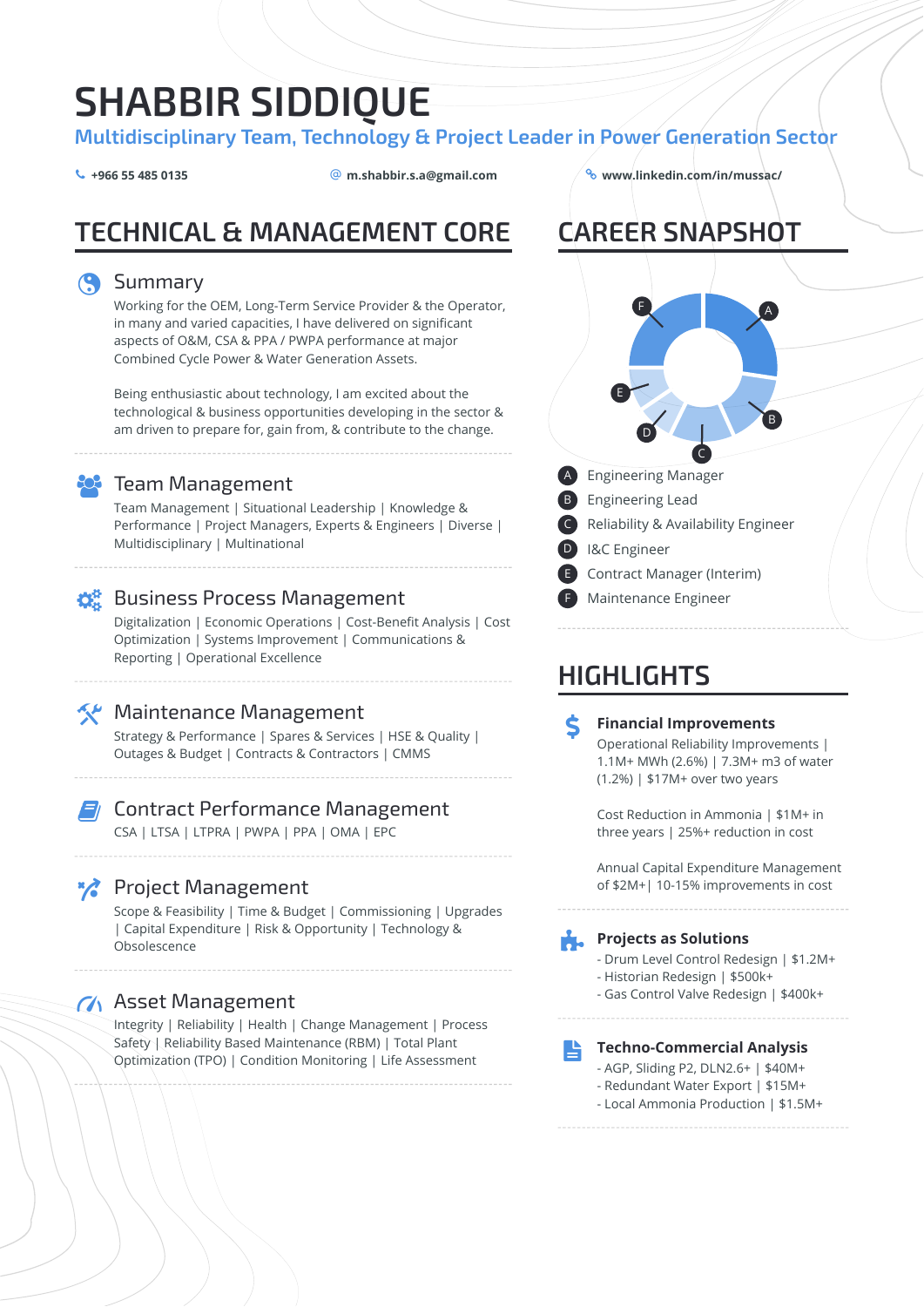# **EXPERIENCE**

### Technical Asset / Engineering Manager **JOMEL (ENGIE), Marafiq IWPP**

 $\hat{m}$  2012 - Ongoing  $\bullet$  Jubail, Saudi Arabia

2750 MW / 33,333 m3/hr IWPP | 9x3 Sidem MEDs | 3x4 GE 7FA+e DLN 2.6 Gas Turbines | 3 GE Back Pressure Steam Turbines | GE Condensing Steam Turbine | Mark Vle TCS & DCS | 16 TMR & 25 DMR Controllers

- Steer the development of O&M Engineering & Asset Management Strategies and influence adoption in broader O&M organization
- Manage the CSA contractor for execution of technical services, issues resolution, quality & TIL management
- Manage a dedicated team of Engineers, Subject Matter Experts & Project Managers
- Develop local skills for broader ENGIE objectives in the region concerning:
	- service internalization
	- BD opportunities,
	- and knowledge management
- Define and ensure operational excellence in areas of people, plant, and processes through review and improvement
- Earlier Roles:
	- Reliability and Availability Engineer
	- I&C Technology Lead

### Team Leader, I&C

#### **GE Energy (Power and Water)**

 $\hat{m}$  2009 - 2012  $\bullet$  Lahore, Pakistan

234MW IPP | 2x GE 6FA+e DLN 2.6 Gas Turbines | Skoda Steam Turbine | GE Mark VI GTCS | Siemens Simatic S7 STCS | Siemens Simatic PCS7 DCS | 2 TMR & 5 DMR Controllers

- Execute maintenances strategies (SSOW, CMMS, Outages, Defect Resolutions & Facility Improvements, Training and Development)
- Lead Contractual Reporting of Maintenance, Warranties, and Projects to the Owner and Higher Management
- Manage parts and services for outage representing the contractual services provider
- Additional Roles:
- Maintenance Manager (Interim)
- Contract Performance Manager (Interim)
- Trip Reduction Coordinator (regional IPPs)
- IT Business Lead

### I, Electrical Engineer **WAPDA, Muzaffargarh Power Station GENCO III**

 $\hat{m}$  01/2008 - 02/2008  $\bullet$  Multan, Pakistan

1,340-megawatt (MW) furnace oil and natural gas-powered station | 3x 210 MW, 2x 200 MW, and 1x 310 MW

# **HIGHLIGHTS**

### **Technical Expertise**

RCAs | Steam Turbine Overspeed | Critical Plant Common UPS Failure | Main Export Water Line Failure | Gas Turbine Nozzle Burning | Generation Transformer Failure | HRSG Tube Leaks

2017: Awarded for Innovation and Processes contributing to Fastest Major on a 7FA Gas Turbine (18 Days)

2013-2014: Awarded for Outage Support Excellence for efforts in HGPIs, COP Upgrades, and Liquid Fuel Commissioning

2011-2012: Awarded for GE Excellence in Expertise, Reliability & Customer Satisfaction

# $\mathbf{r}$

#### **Leadership**

2016: Only non-Manager (at the time) selected for the ILM3 Program

2009-2012: Additional leadership roles (IT Business Lead, Trip Reduction Coordinator (regional), Interim Maintenance & Contract Performance Manager, Outage Manager - 2x6FA CIs)

2009-2012: Delivered on the implementation of RBM aspect of TPO (FMEA, Criticality Analysis, Maintenance Plans, and KPIs)

**P** 

#### **System Development**

2009-2012: Set up the I&C Department | Framework & Strategy for Custody Handover | Punchlists | Warranties | Tools & Inventory | Team | Training & Development | Facilities Improvement Planning | Maintenance Strategies

2012-2016: Established Engineering Processes for Techno-Commercial Management of Change | Projects Feasibility & Management | Incidents | Contracts & Contractors | Risk Management

2016-Present: Led a successful (ongoing) Digital Transformation of HSE, Operations, Warehouse & Security processes | Lean Organization | 10x HSE Reporting | Savings of 5000+ Man-hours annually | Remote Inspections | Semi-Autonomous Maintenance